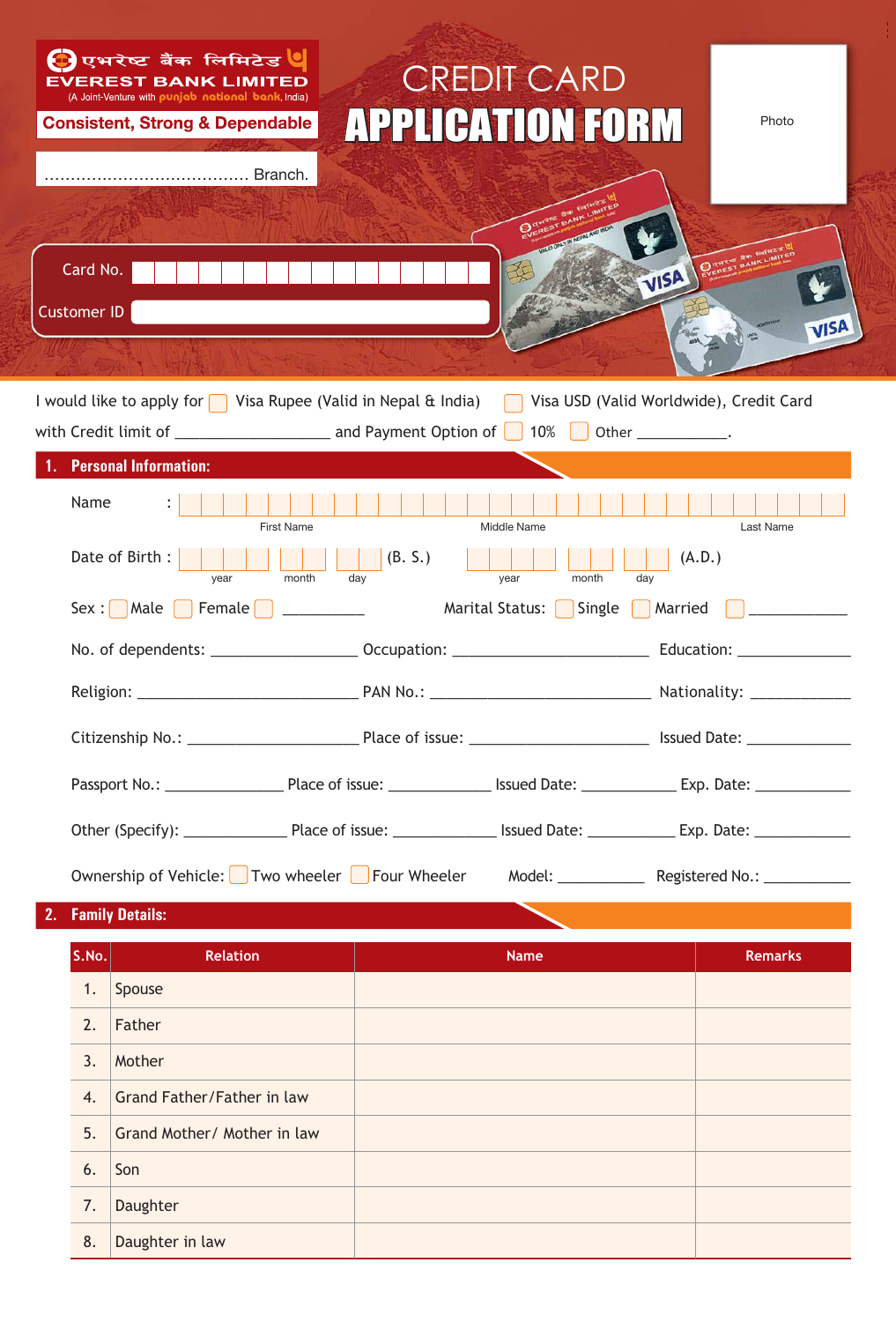| 3.<br><b>Occupational Information:</b> |                                                                                                                                                                                                                                      |                 |
|----------------------------------------|--------------------------------------------------------------------------------------------------------------------------------------------------------------------------------------------------------------------------------------|-----------------|
|                                        | Your Occupation: Salaried<br>Self Employed                                                                                                                                                                                           |                 |
|                                        |                                                                                                                                                                                                                                      |                 |
|                                        | Type of Employer: Private Ltd.   Government Public Ltd.   NGO / INGO   Others: ________                                                                                                                                              |                 |
|                                        | Nature of Firm: _________________________________Designation: ___________________Employed since: _____________                                                                                                                       |                 |
|                                        |                                                                                                                                                                                                                                      |                 |
|                                        | Form of Business: Sole Proprietorship Private Limited Partnership Others: 2000 1991                                                                                                                                                  |                 |
|                                        |                                                                                                                                                                                                                                      |                 |
|                                        | Registration No.: ___________________________________Date of Registration: ___________________________________                                                                                                                       |                 |
|                                        |                                                                                                                                                                                                                                      |                 |
|                                        | Name of Previous Employer's Firm / Own Company: ________________________________                                                                                                                                                     |                 |
|                                        | Address: No. of years employed/engaged:                                                                                                                                                                                              |                 |
|                                        |                                                                                                                                                                                                                                      |                 |
| <b>Address Details:</b>                |                                                                                                                                                                                                                                      |                 |
|                                        | Permanent<br>Present<br>Employer/ Business                                                                                                                                                                                           |                 |
| City/Tole                              |                                                                                                                                                                                                                                      |                 |
| Municipality/VDC :                     |                                                                                                                                                                                                                                      |                 |
| Ward No.                               |                                                                                                                                                                                                                                      |                 |
| House No.                              |                                                                                                                                                                                                                                      |                 |
| District                               |                                                                                                                                                                                                                                      |                 |
| Zone                                   | <u> 1989 - Johann Harry Harry Harry Harry Harry Harry Harry Harry Harry Harry Harry Harry Harry Harry Harry Harry Harry Harry Harry Harry Harry Harry Harry Harry Harry Harry Harry Harry Harry Harry Harry Harry Harry Harry Ha</u> |                 |
| Country                                |                                                                                                                                                                                                                                      |                 |
| Phone No.                              |                                                                                                                                                                                                                                      |                 |
| Mobile No.                             |                                                                                                                                                                                                                                      |                 |
| Fax No.                                |                                                                                                                                                                                                                                      |                 |
| Email                                  | <u> 1980 - Johann Barn, mars an t-Amerikaansk ferstjer op de oarste gemeente op de oarste gemeente op de oars</u>                                                                                                                    |                 |
| Website                                |                                                                                                                                                                                                                                      |                 |
|                                        |                                                                                                                                                                                                                                      |                 |
|                                        | 5. Location Map of Residence / Business:                                                                                                                                                                                             |                 |
|                                        | Location map of your present address (Residence)                                                                                                                                                                                     | $N$ $\triangle$ |

Location map of your Employer / Business.

N<sup>4</sup>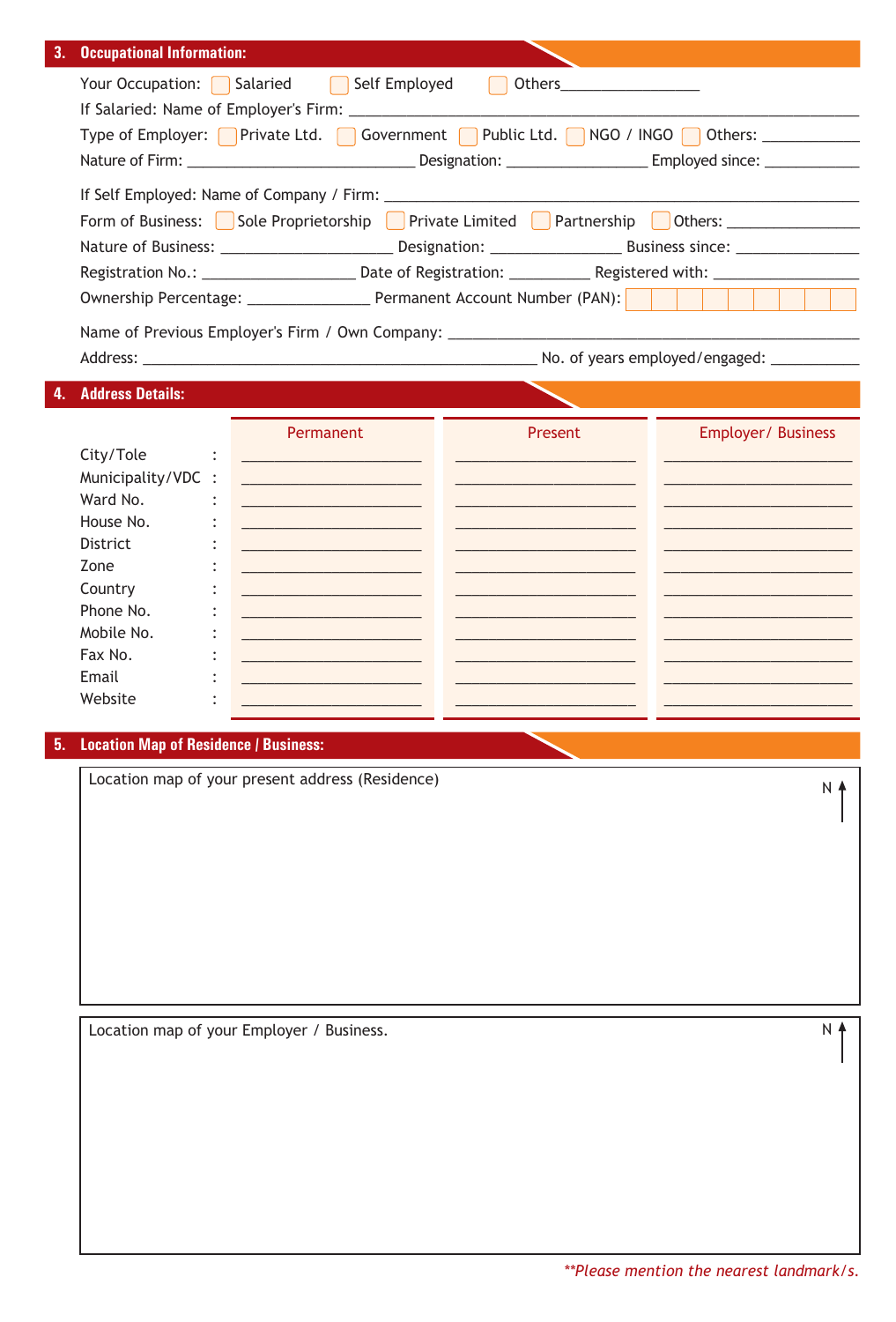## **6. Financial Information:**

| <b>Annual Income (Estimated)</b> | <b>Amount NPR</b> | <b>Annual Expenses (Estimated)</b>           | <b>Amount NPR</b> |
|----------------------------------|-------------------|----------------------------------------------|-------------------|
| Salary Income                    |                   | Living Expenses (fooding/clothing/utilities) |                   |
| <b>Business Income</b>           |                   | Loan Repayment                               |                   |
| Rental Income                    |                   | Rental /Insurance / Income Tax               |                   |
| Pension Income                   |                   | <b>Other Expenses</b>                        |                   |
| Other Income (please specify)    |                   |                                              |                   |
| <b>Total</b>                     |                   | <b>Total</b>                                 |                   |

## **7. Other Credit Card Details:**

| <b>Card Type</b> | <b>Card Number</b> | <b>Issuing Bank</b> | <b>Credit Limit</b> | <b>Expiry Date</b> |
|------------------|--------------------|---------------------|---------------------|--------------------|
|                  |                    |                     |                     |                    |
|                  |                    |                     |                     |                    |
|                  |                    |                     |                     |                    |

## **8. Bank Deposit & Loan Details:**

| a) With Other Banks/FI |                   |                |  |
|------------------------|-------------------|----------------|--|
| Deposit / Loan Type    | <b>Bank or FI</b> | <b>Remarks</b> |  |
|                        |                   |                |  |
|                        |                   |                |  |
|                        |                   |                |  |

### **b) With Everest Bank:**

| Deposit/Loan Type | <b>Branch</b> | <b>Current Balance</b> | <b>Account No.</b> |
|-------------------|---------------|------------------------|--------------------|
|                   |               |                        |                    |
|                   |               |                        |                    |
|                   |               |                        |                    |

I hereby authorize the bank to earmark my Saving/Current/Fixed Deposit Account No. \_\_\_\_\_\_\_\_\_\_\_\_\_\_\_\_\_\_\_\_\_\_\_\_\_\_\_

maintained at \_\_\_\_\_\_\_\_\_\_\_\_\_\_\_\_\_\_\_\_\_ Branch by an amount of \_\_\_\_\_\_\_\_\_\_\_\_\_\_\_\_\_\_\_\_\_\_\_\_\_\_\_\_ against availment

of the Credit Card Limit.

## **9. Supplementary Card Facility:**

You are requested to provide supplementary card to my family members as detailed below. I shall be fully responsible for settlement of all dues and charges incurred due to use of the supplementary card.

| Mr./Mrs./Ms.:                                                                                                   |                                            |                      |
|-----------------------------------------------------------------------------------------------------------------|--------------------------------------------|----------------------|
| <b>First Name</b>                                                                                               | Middle Name                                | Last Name            |
| Date of Birth:<br>day<br>month<br>year                                                                          |                                            |                      |
|                                                                                                                 | _Relationship: ___________________________ |                      |
|                                                                                                                 |                                            | Photo                |
| Contact Address: North Contact Address: North Contact Address: North Contact Address: North Contact Address: No |                                            |                      |
|                                                                                                                 |                                            |                      |
| Date:<br>month<br>day<br>year                                                                                   |                                            | $\sim$ $\sim$ $\sim$ |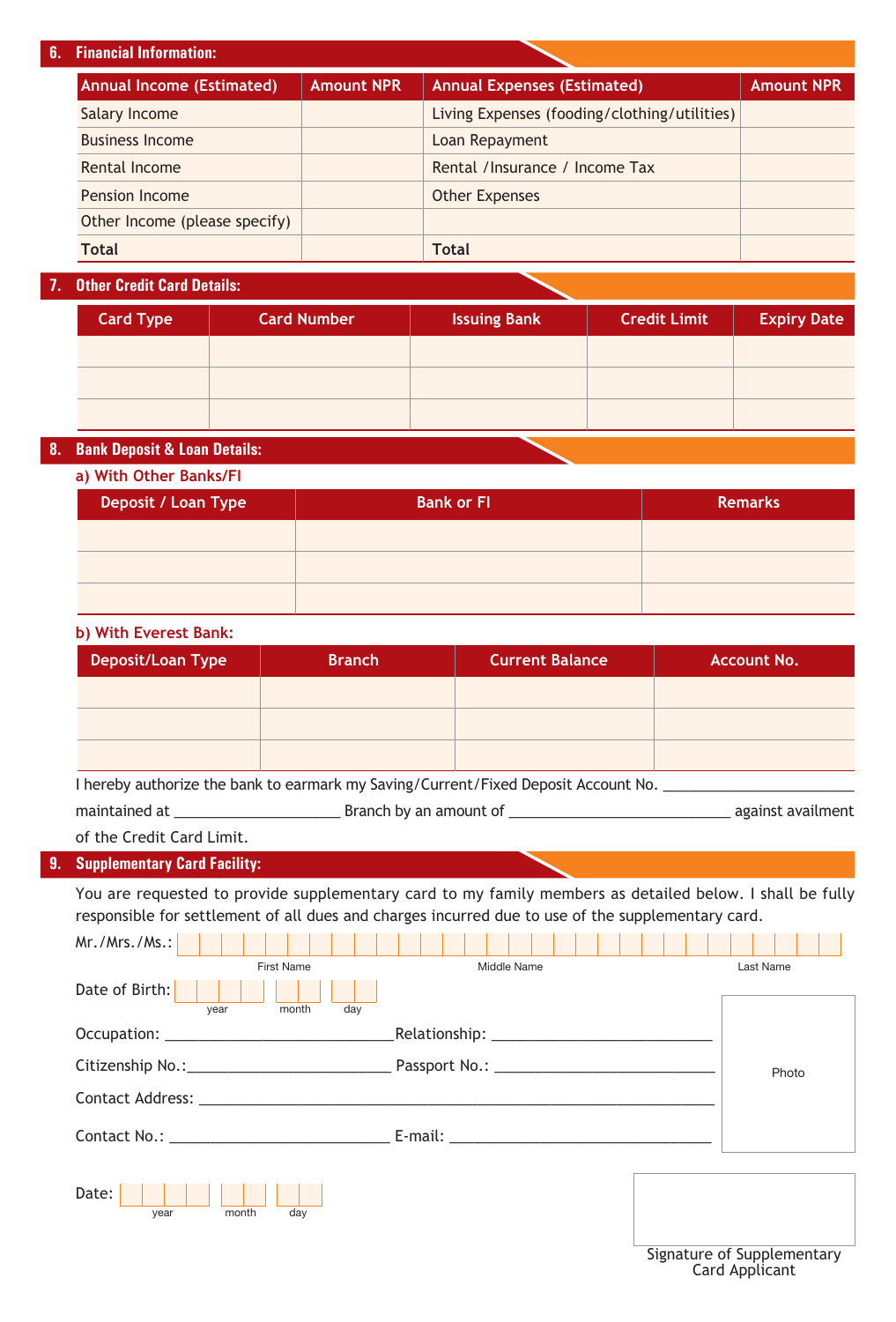| 10. Mode of Statement Delivery:                     |                                                                                                                                                                                                                                                                                                                                                    |                    |
|-----------------------------------------------------|----------------------------------------------------------------------------------------------------------------------------------------------------------------------------------------------------------------------------------------------------------------------------------------------------------------------------------------------------|--------------------|
| E-Statement through E-mail                          | E-mail:                                                                                                                                                                                                                                                                                                                                            |                    |
| Collect                                             |                                                                                                                                                                                                                                                                                                                                                    |                    |
| 11. Mode of Repayment (Settlement Procedure):       |                                                                                                                                                                                                                                                                                                                                                    |                    |
| payment option.                                     | Auto Debit: I would like to have my account automatically debited for my credit card payment, as per my                                                                                                                                                                                                                                            |                    |
|                                                     | Direct Payment: I will arrange to repay the required amount as per the statement within the due date.                                                                                                                                                                                                                                              |                    |
| 12. Debit Authority:                                |                                                                                                                                                                                                                                                                                                                                                    |                    |
| utilization of the card or its supplementary cards. | I/we hereby irrevocably authorize Everest Bank Ltd. to debit my/our below mentioned account(s) towards the<br>settlement of transactions / charges incurred through the use of the credit card issued to me/us including any<br>reissued card(s) and agree to undertake full liabilities for all charges and accruals (if any) incurred due to the |                    |
| <b>Card type</b>                                    | <b>Account Name</b>                                                                                                                                                                                                                                                                                                                                | <b>Account No.</b> |
| <b>NPR Card</b>                                     |                                                                                                                                                                                                                                                                                                                                                    |                    |
| <b>USD Card</b>                                     |                                                                                                                                                                                                                                                                                                                                                    |                    |
| Date:<br>year<br>month                              | day                                                                                                                                                                                                                                                                                                                                                |                    |
|                                                     |                                                                                                                                                                                                                                                                                                                                                    | Signature          |
| 13. Documentation:                                  |                                                                                                                                                                                                                                                                                                                                                    |                    |
|                                                     | General: Copy of Citizenship / Passport, Recent Photograph                                                                                                                                                                                                                                                                                         |                    |
|                                                     | Salaried: Employment Certificate with Salary & Benefits, Employer's Reference / Recommendation                                                                                                                                                                                                                                                     |                    |
| Agreement, Financial Statements                     | Self Employed: Registration Certificate, Tax Certificate, Share Ownership Pattern Certificate, Partnership                                                                                                                                                                                                                                         |                    |
| <b>Others:</b> Corporate Guarantee (if required)    |                                                                                                                                                                                                                                                                                                                                                    |                    |
|                                                     | Address Verification Document: Telephone / Water / Electricity Payment Bill                                                                                                                                                                                                                                                                        |                    |

## **14. Declaration:**

I / we hereby apply for Everest Bank Limited (EBL) "CREDIT CARD" and declare that information provided in this Application Form is true and correct to the best of my / our knowledge. I / we agree that EBL reserve the right to accept or reject my / our application without assigning any reason whatsoever. I / we have received, read and understood the terms and conditions governing the use of EBL "CREDIT CARD" and its consequences printed in this Application form and agree to abide by them unconditionally. In the event I / we fail to abide by such rules, terms and conditions, I / we bear the damage and / or penalties, as a consequence thereof.

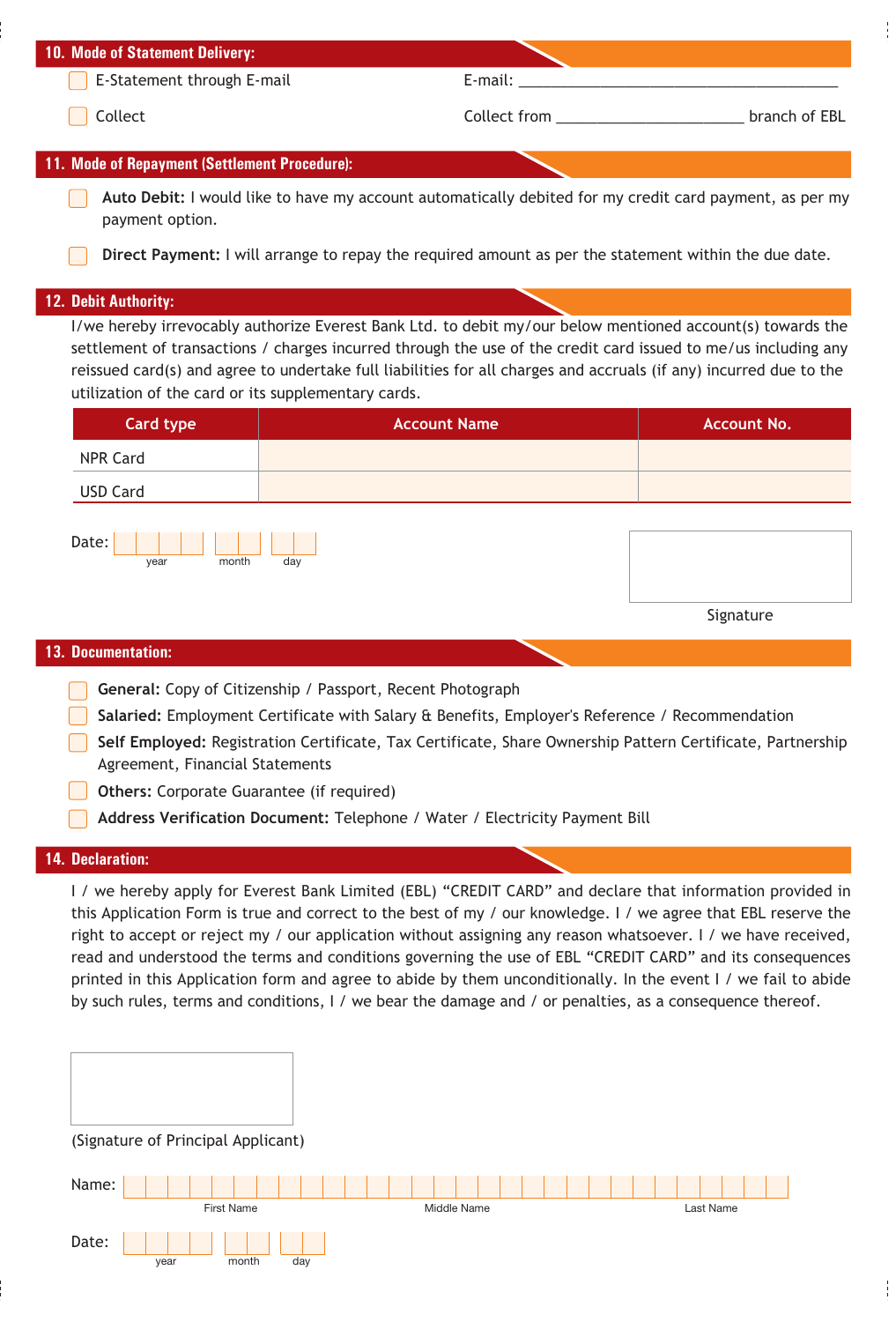# **Terms and Conditions**

#### **1. Definition**

- a. "Bank" refers to Everest Bank Limited and its successors and assigns, who is licensed to issue Credit Cards.
- b. "Card" refers to Everest Bank Limited Credit Card.
- c. "Cardholder" refers to an individual mentioned in card application form, to whom and for whose use, Card has been issued.
- d. "Supplementary Cardholder" refers to the person, whom Supplementary Card is issued at the request, risk and responsibility of the Primary Cardholder.
- e. "Card Account" refers to Credit Card Account maintained by the bank in the name of Cardholder, for the purpose of accounting all credit and debit transactions incurred by the Cardholder.
- f. "Merchant" refers to any retail and service outlets that accepts Card as mode of payment for sale of goods and services.
- g. "Card Transaction" refers to the transaction performed by use of Card for purchasing goods or services or to draw cash from any Automated Teller machine (ATM) or merchant location with Point of Sale (POS), with or without using Personal Identification Number (PIN).

## **2. Ownership**

- a. The Card is a property of the Bank at all times.
- b. The Card is non-transferrable
- c. The Bank reserves the rights to seize/cancel the Card so issued to any Cardholder, if the information submitted by such Cardholder is found to be false and/or the Card has been misused.
- d. The Bank reserves the right to terminate membership, withdraw the privileges attached to the Card or not renew the expired Card at any time and to call upon the Cardholder to surrender the Card without assigning any reason, whatsoever.

## **3. Liability**

- a. Use of the Card after notice of withdrawal of the privileges or the termination of the membership is fraudulent and may be subject to legal action by the Bank in accordance with the prevailing law.
- b. Upon termination of membership or withdrawal of privileges of the Card for any reason whatsoever, the Card shall be returned to the Bank within 7 days from the date of receipt of notice. The Cardholder shall be liable for payment of the bills arising out of use of the Card till Card is not surrendered to the bank.
- c. The Card has fixed validity and shall be renewed automatically on expiry and renewal charges shall be posted on Card Account. If Cardholder is not willing for renewal of the Card, he / she should notify to the Bank through written notification in prior of 60 days of Expiry date of the Card.
- d. The Cardholder shall not use the Card towards expenses prohibited by Nepal Rastra Bank or any other applicable law. The Cardholder shall be bound by all the prevailing rules of Nepal Rastra Bank and Government of Nepal and in the event of failure to so abide, the Cardholder shall bear any resulting damage, penalties and/or action as a consequences thereof.
- e. It will be responsibility of the Cardholder to submit supporting documents pertaining to any purchase transactions done outside Nepal to the bank, as and when requested

## **4. Lost / Stolen**

- a. The Card and PIN issued to the Cardholder are entirely at the Cardholder's risk and responsibility. The Cardholder shall not disclose the PIN or permit possession of the Card to any other person. The Cardholder undertakes full responsibility for any transactions made by the use of the Card, whether or not made with his/her knowledge or authority.
- b. The Cardholder agrees to inform the Bank in writing regarding lost/stolen, damage of Card and disclosure of PIN. The Cardholder will be held liable for all the transactions received prior to this notification.

## **5. Acceptance**

- a. Any Merchant sales slip signed by the Cardholder shall be the conclusive proof of the charges recorded therein as incurred by the Cardholder himself / herself and will be charged by the Bank to the Cardholder.
- b. The transaction log of ATM transactions shall be conclusive proof of the charges recorded therein as incurred by the Cardholder himself / herself. The verification of PIN confirms the authenticity of the Cardholder and the transaction.
- c. The Cardholder should be responsible to reconcile the transaction with the Card Account Statement. Any claim or dispute on the Card transaction should be channeled through the bank as per the prevailing rule & regulation of the bank and related regulating bodies. In such cases, Card Brand Network or related regulating bodies may impose limitation to accept disputes, fix dispute resolution time frame and define settlement procedures, which shall be binding to the cardholder.